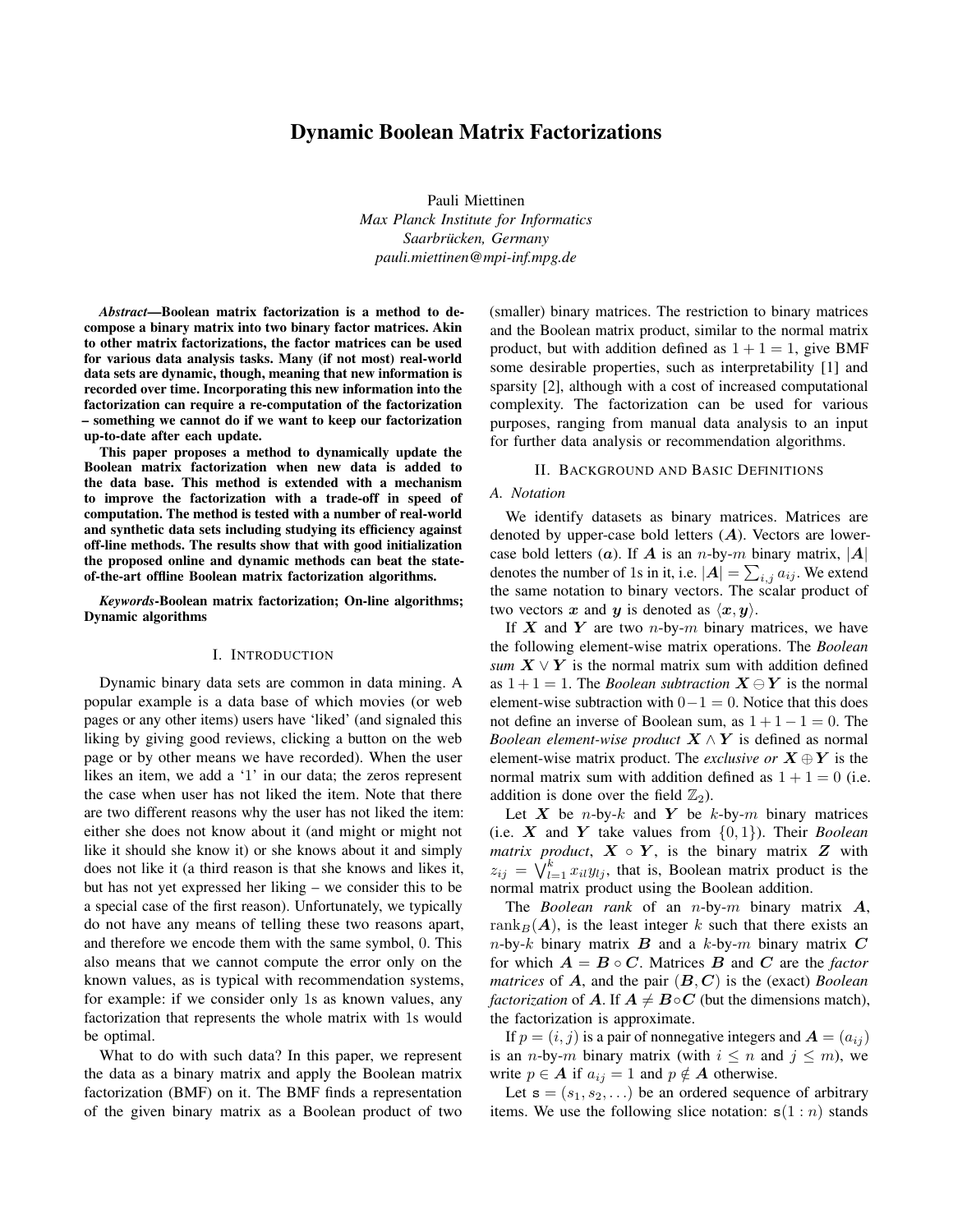for the first *n* elements of **s** while  $s(n: )$  stands for the elements of  $s$  from element  $n$  onwards, including  $n$ .

Now let s be an ordered sequence of  $k$  pairs of positive integers,  $\mathbf{s} = ((i_1, j_1), (i_2, j_2), \dots, (i_k, j_k))$ . We define operator  $\mathcal{M}_{n\times m}(\mathbf{s})$  to produce an *n*-by-*m* binary matrix  $M = (m_{ij})$  such that

$$
m_{ij} = \begin{cases} 1 & \text{if } (i,j) \in \mathbf{s} \\ 0 & \text{otherwise.} \end{cases}
$$

We omit the subscript of  $M$  when it is clear from the context.

### *B. A Brief Introduction to BMF*

In Boolean matrix factorization, the goal is to (approximately) represent a binary matrix as the Boolean product of two binary matrices. The crux is the Boolean product: as the product is not over a field, but over a semiring  $(0, 1, \vee, \wedge)$ , Boolean matrix factorizations have some unique properties. For example, the Boolean rank of a matrix A can be only a logarithm of the normal matrix rank of  $\vec{A}$  [3]. As a consequence, Boolean factorizations can yield smaller reconstruction error than factorizations of same size done under the normal arithmetic. Unfortunately, unlike normal rank, computing the Boolean rank is NP-hard [4], and even approximation is hard [5] (although recent work shows that logarithmic approximations can be obtained by assuming sparsity [2]).

But even assuming we could compute the Boolean rank efficiently, this is rarely what we actually want. Similarly to normal rank, one would assume that most of the realworld data matrices have full or almost full Boolean rank, due to noise; instead, we often want to have a low-rank approximation of a matrix. Such approximation is usually interpreted to contain the latent structure of the data, while the error it causes is regarded as the noise. When the target rank is given, we have the Boolean matrix factorization problem:

**Problem 1** (BMF). Given an *n*-by-*m* binary matrix  $\boldsymbol{A}$  and integer k, find an n-by-k binary matrix  $\bf{B}$  and a k-by-m binary matrix  $C$  such that  $B$  and  $C$  minimize

$$
|\boldsymbol{A} \oplus (\boldsymbol{B} \circ \boldsymbol{C})| \ . \tag{1}
$$

Unsurprisingly, also this optimization problem is NPhard, and has strong inapproximability results in terms of multiplicative and additive errors (see [1]).

## *C. The Problem*

Informally, the *Dynamic Boolean Matrix Factorization* problem (DBMF) asks us to keep up a factorization of changing data that is a good approximation at any time. For the purposes of this paper, we restrict our attention to *additive* changes to the data, that is, we can only add new 1s, but we cannot remove them. We argue that this is the most common, and most important, case: consider, for example, the aforementioned example where users 'like' items. These

likings are usually irreversible: you cannot unlike something you have liked earlier. With other types of data, reversing the action can be even physically impossible – once the user has seen a movie or visited a web page, for example, there is no undoing it. Therefore, we define the problem as follows.

**Problem 2** (DBMF). Given an *n*-by-*m* binary matrix  $A$ , its (approximate) rank-k Boolean factorization  $(B, C)$ , and, for any given time t, a prefix  $s(1 : t)$  of an unknown sequence s, find a rank-k Boolean factorization  $(B_t, C_t)$  that minimizes

$$
\left| \left( \boldsymbol{A} \vee \mathcal{M}(\mathbf{s}(1:t)) \right) \oplus \left( \boldsymbol{B}_t \circ \boldsymbol{C}_t \right) \right| . \tag{2}
$$

Notice that DBMF is not a prediction problem. The quality of our result is not based on how well it forecasts the future; it is based on how well it explains the ever-changing present. In principle, we could re-factor the matrix after every addition to answer the problem. In practice, however, that approach would be computationally infeasible. Our goal, therefore, is to find a fast algorithm that can update the existing factorization without completely re-computing it. For that purpose it definitely helps if the original factorization is indeed good at predicting the upcoming additions.

In the definition of Problem 2, both the size of the data matrix and the rank of the factorization are fixed. Both constraints can be relaxed, though. Adding new rows and columns to the data matrix is straight forward, and all algorithms we are going to present can handle that. Allowing the rank of the decomposition to change, however, is a more complex issue. If we let the data size to increase, it does sound reasonable that we let also the rank to increase. But how much should the rank change and how should we define the new rank? We study these problems more in Section III-E.

We can also restrict the factor matrices to additive changes, that is, the algorithm can add new 1s to them, but never remove any. In that case our problem can be seen as an *online problem*: the task is to gradually build a factorization without ever backtracking the decisions. We call this restricted version the *Online BMF* problem.

## *D. Computational Complexity*

The offline version of DBMF, that is, the normal BMF, is computationally hard problem, and its dynamic or online versions are no easier. That is to say, dynamic and online BMF are both NP-hard problems that are NP-hard to approximate well (where we measure the quality of the approximation via the competitive factor against an optimal offline algorithm).

Even some important sub-problems, that are in P in normal linear algebra, are NP-hard with Boolean matrix algebra. Perhaps the most important for this paper is the Basis Usage problem [5]: given a binary vector  $\boldsymbol{a}$  and binary matrix  $\boldsymbol{B}$ , find a binary vector c such that  $|a \oplus (B \circ c)|$  is minimized. We would like to solve this problem when we are given a new, non-empty column of  $A$ ,  $a$ . If we could compute the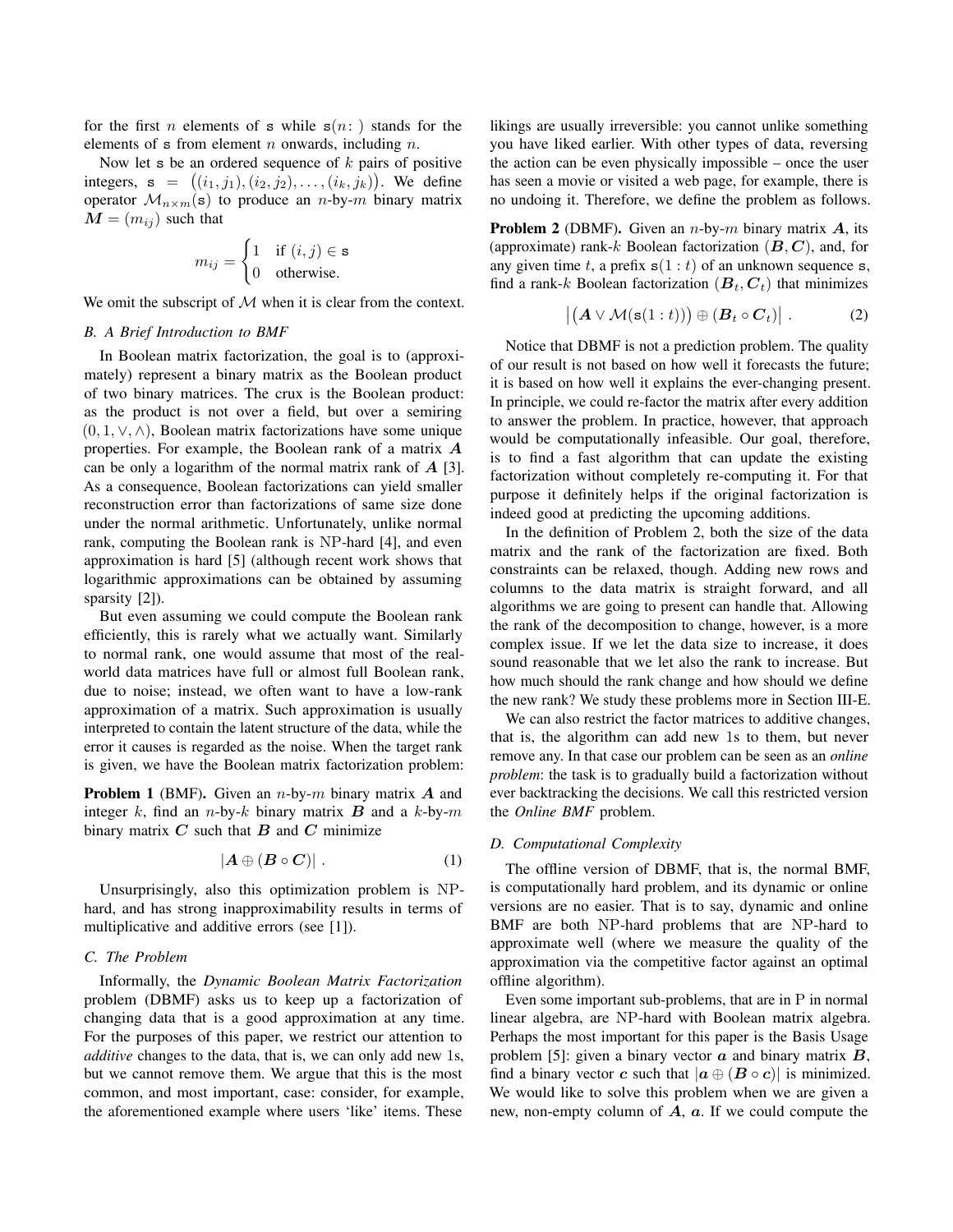vector  $c$ , we could simply add that as the last column of  $C$ . Alas, the Basis Usage problem is NP-hard, too [1].

## III. ALGORITHMS

In what follows, we present an algorithm that, given a data matrix and its Boolean factorization, dynamically updates the factorization as new 1s (and new rows and columns) are added. As discussed earlier, we believe this is the most interesting setting. We also think that it is reasonable to expect an initial factorization; after all, most data mining tasks start with some data at hand.

We will start this section by briefly explaining some existing algorithms for solving the BMF. These algorithms are used to compute the initial decomposition which is given to the dynamic algorithm as a starting point. We will then explain the basic online algorithm. Next, we extend the online algorithm to give better factorization, albeit with the cost of increased computational complexity and the loss of the online behaviour. Finally, we discuss on the problem of dynamically changing the rank of the factorization.

### *A. Algorithms for BMF*

**Asso**. We start by explaining how the Asso algorithm [5] works. For more detailed explanation, see [5]. The name of Asso stems from the algorithm using pairwise association accuracies to generate so-called candidate columns. More precisely, Asso generates an *n*-by-*n* matrix  $\mathbf{X} = (x_{ij})$  with  $x_{ij} = \langle a_i, a_j \rangle / \langle a_j, a_j \rangle$ , where  $a_i$  is the jth row of A. That is,  $x_{ij}$  is the association accuracy for rule  $a_j \Rightarrow a_i$ . Matrix  $X$  is then rounded to have binary values. The rounding is done from a user-specified threshold  $\tau \in (0, 1]$ .

The columns of  $B$  are selected from the columns of  $X$ . The selection of columns of  $B$  happens in a greedy fashion: each not-used column of rounded  $X$  is tried, and the selected column is the one that maximizes the gain, defined being the number of newly-covered 1s of  $\boldsymbol{A}$  minus the number of newly-covered 0s of  $A$ . Element  $a_{ij}$  is newly-covered if  $(B \circ C)_{ij} = 0$  before adding the new column to B. The row of  $C$  corresponding to the column of  $B$  is build using the same technique: if the gain of using the new column of  $\bm{B}$ to cover a column of  $\boldsymbol{A}$  is positive, then the corresponding element of the new row of  $C$  is set to 1; otherwise it is 0. The gain is computed by the function cover:

cover
$$
(\mathbf{A}, \mathbf{B}, \mathbf{C}) = |\{(i, j) : a_{ij} = 1 \land (\mathbf{B} \circ \mathbf{C})_{ij} = 1\}|
$$
  
-  $|\{(i, j) : a_{ij} = 0 \land (\mathbf{B} \circ \mathbf{C})_{ij} = 1\}|$ . (3)

**Panda**. The second algorithm we present here is the Panda algorithm [6]. Similar to Asso, it also aims at finding a Boolean factorization of the given binary matrix, but instead of just minimizing the error (1), it tries to minimize the error and the number of 1s in the factor matrices. In other words, Panda tries to find factor matrices  $B$  and  $C$  that minimize

$$
|A \oplus (B \circ C)| + |B| + |C| \ . \tag{4}
$$

The aim of this changed optimization function is to avoid overfitting, i.e. to avoid using the factors to explain what is essentially noise. The Panda algorithm can be provided with a maximum number of factors to return, but it can return fewer if it finds that adding more factors would only increase the cost.

The algorithmic approach utilized by Panda also differs from that of Asso (see [6] for more information): Panda starts by finding a frequent itemset, i.e. a noise-free factor called *core pattern*, which it then extends to cover more rows and columns until the cost starts to increase. The algorithm then finds the next core pattern, extends it, and so on.

**Asso**+**MDL**. The third algorithm we consider is in many ways a combination of the Asso algorithm with the idea of Panda: Asso+MDL [7], [8] uses the Minimum Description Length (MDL) principle [9] to decide the best parameters  $\tau$ and  $k$  for the Asso algorithm. The Asso+MDL differs from Panda in some significant ways, however. First, instead of counting number of errors and 1s in the factor matrices, Asso+MDL tries to minimize the number of bits it takes to encode the data matrix exactly using the factor matrices and the error (see [7], [8] for various encoding schemes for doing this). Second, as the name implies, it uses the Asso algorithm for finding the factorization. In particular, the Asso algorithm tries to find a factorization that minimizes the error, and the MDL part is only used to select the proper number of factors (and the parameter  $\tau$ ). For our algorithm, the Typed XOR DtM encoding method (see [8]) was used, as it was found to perform best in the experiments by Miettinen and Vreeken [8]. For the sake of brevity we will abuse the terminology and call Asso+MDL briefly just MDL.

### *B. The Online Algorithm*

The first algorithm we present will never backtrack its decisions: if it adds a 1 in one of the factor matrices, it can never remove it. This behaviour makes it suitable for Online BMF, hence the name. In addition to never backtracking, the algorithm does not change the rank of the factorization, either. It is worth noting that once the representation  $B \circ C$ has 1 at some location, the online algorithm cannot remove it, as there is no inverse operation of the addition in Boolean algebra.

The algorithm gets as an input the original data matrix  $\boldsymbol{A}$ , its Boolean factorization  $(B, C)$ , and a sequence s of indices denoting the locations of new 1s. This initial factorization can be provided by any BMF algorithm, and the online algorithm will extend it to handle upcoming 1s as appropriate. There are several cases the algorithm analyses when a new 1 is added. For the following analysis, let  $t$  be an arbitrary time step, let  $A = A_t$ ,  $B = B_t$ , and  $C = C_t$  be the configuration of the algorithm at time t, and let  $s(t) = s_t = (i_t, j_t)$  be the index currently under consideration.

Case 1. The added 1 is already covered by the factorization, i.e.  $s_t \in B \circ C$ . In this case we do nothing.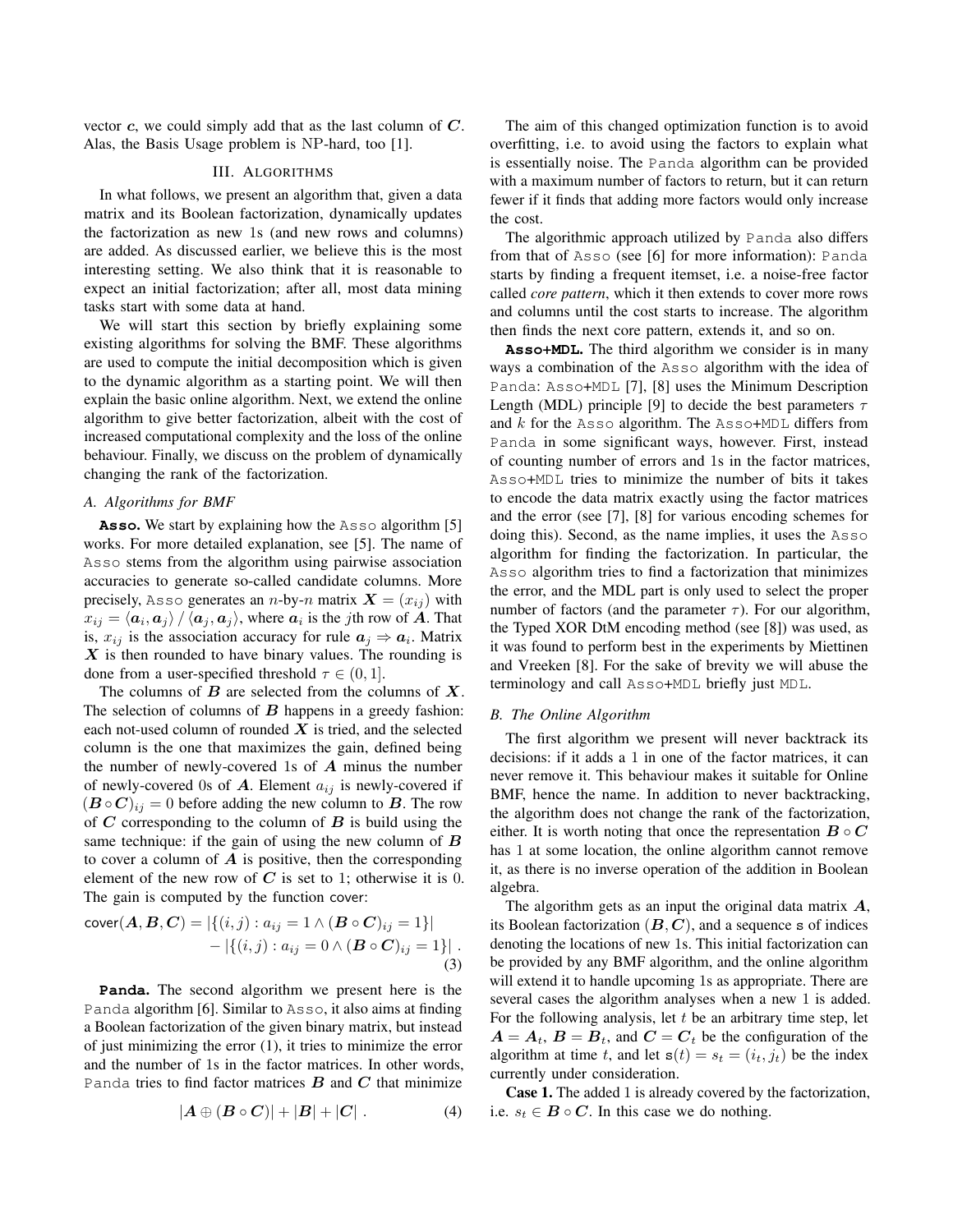**Case 2.** No column of  $B$  has 1 at row  $i_t$  and no row of C has 1 at column  $j_t$ . In this case, we have no previous data that would support the addition of this 1 in any of the factors. Therefore, we do nothing.

**Case 3.** There exists a column (or columns) in  $B$  (and/or row(s) in C) that have 1 at row  $i_t$  (column  $j_t$ ). Now we can try to extend the factors to row  $i_t$  or column  $j_t$ . First, we compute how much the factors would reduce the error if they are extended to the new row or column. Let  $f$  be a factor (column of **B**) that has 1 in row  $i_t$  (i.e.  $b_{i}$   $f = 1$ ). The row f of C must then have 0 at column  $j_t$ , or  $s_t$  would fall into case 1. To see if we should extend the factor to column  $j_t$ , we compute the change in the cover function (3) for column  $j_t$  if we set  $c_{f i_t} = 1$ . We do this for all the factors that have 1 either in row  $i_t$  or column  $j_t$  and select the factor that yields the highest change in cover. If the highest change of cover is negative, it means we are increasing the error, and we stop. If the highest change is non-negative, we do not increase the error, and we proceed by extending this factor to the new row or column. That is, if  $f$  is the factor with highest increase in cover, we set  $b_{i_t f} = c_{f i_t} = 1$  (with one of them already being 1).

After we have extended the factor to a new row or column, we see if we can extend it further. Assume we extended the factor f to a new row  $i_t$ . We now see if adding this row allows us to extend  $f$  to a new column. For this, we study all columns that are not yet included in  $f$  (i.e. columns j for which  $c_{fj} = 0$ ) and see if including some column would yield non-negative change in the cover function. After that, we use similar technique to check if we can extend the (possibly extended) factor to new rows. We continue to alternatively extending the factor to new columns and rows until there are no new columns or rows that would give non-negative cover value. The process is guaranteed to end as in each iteration we reduce the error by at least 1.

A pseudo-code for the update method of the on-line algorithm is presented as Algorithm 1. This update method is called for every new index pair  $(i_t, j_t)$  and the result is used as the input for the next call.

## *C. Iterative Updates to the Factors*

As the online update method never backtracks its decisions, the effects of wrong decisions start to add up over time. The easiest solution to this problem is to compute a fresh factorization of the data, and start over. In this section we present an in-between solution that is cheaper than computing a completely new factorization, but can still improve the reconstruction error and remove the wrong choices made by the online update.

The idea of the iterative updates is similar to the Asso+iter algorithm presented by Miettinen et al. [5]. First, we fix matrix **B** and iterate over every factor  $f =$  $1, \ldots, k$ . For each factor f and each column j, we compute if flipping the value of  $c_{fj}$  would increase the value of the Algorithm 1 An online algorithm for DBMF

```
Input: A binary matrix A, its rank-k Boolean factorization (B, C),
    and index pair (i_t, j_t).
Output: Updated factorization (B_t, C_t).
```
1: function UpdateOnline $(A, B, C, (i_t, j_t))$ 

2: if  $(i_t, j_t) \in B \circ C$  then 3: **return**  $B$  and  $C$ 4: **else if**  $b_{i_t f} = c_{f j_t} = 0$  for all  $f = 1, ..., k$  **then** 5: **return**  $B$  and  $C$ 6: else 7: set  $B_t = B$  and  $C_t = C$ 8: find f s.t. setting  $(B_t)_{i_t} = (C_t)_{f j_t} = 1$  increases cover $(A, B_t, C_t)$  the most 9: if increase in cover is negative then 10: **return**  $B$  and  $C$ 11: else 12: set  $(B_t)_{i_t f} = (C_t)_{f j_t} = 1$ <br>13: **end if** end if 14: repeat 15: try to extend  $f$  to new rows and columns 16: until no new extensions are possible 17: end if 18: **return**  $B_t$  and  $C_t$ 19: end function

cover function and flip the value accordingly. After we have processed through the matrix  $C$ , we fix it and try similarly each value of matrix  $B$ . We repeat this process until we cannot anymore improve. Again, this process will end, if no earlier, then by latest when there are no error left.

The process of iteratively updating the factors is akin to the way the online update method increases the factors. There are some notable differences, though. First, the online method will never remove any 1s from the factors, and consequently, it does not compute the cover function for those rows and columns that are already included in the factor. Second, the online update method will add a new row or column to the factor if the change to the cover is non-negative, that is, it will add the row or column even if there is no change in the cover (and consequently, in the error). The iterative update method, on the other hand, will only include a row or column if doing so actually reduces the error.

The motivation behind the latter difference is that it allows the online method to extend the factors to new rows and columns as soon as possible, hopefully providing better factorizations along the way. For the iterative update, however, the goal is to remove the spurious 1s that do not decrease the error, thereby – hopefully – providing better starting position for the new round of online updates. This behaviour is most notable when two factors overlap. The online update algorithm will grow both factors, even if one of them already covers some area (almost) completely. The iterative update will select one of the factors to cover the area and remove the overlap where it does not reduce the error.

This iterative process allows the algorithm to revert its decisions (by removing some 1s from the factors) and can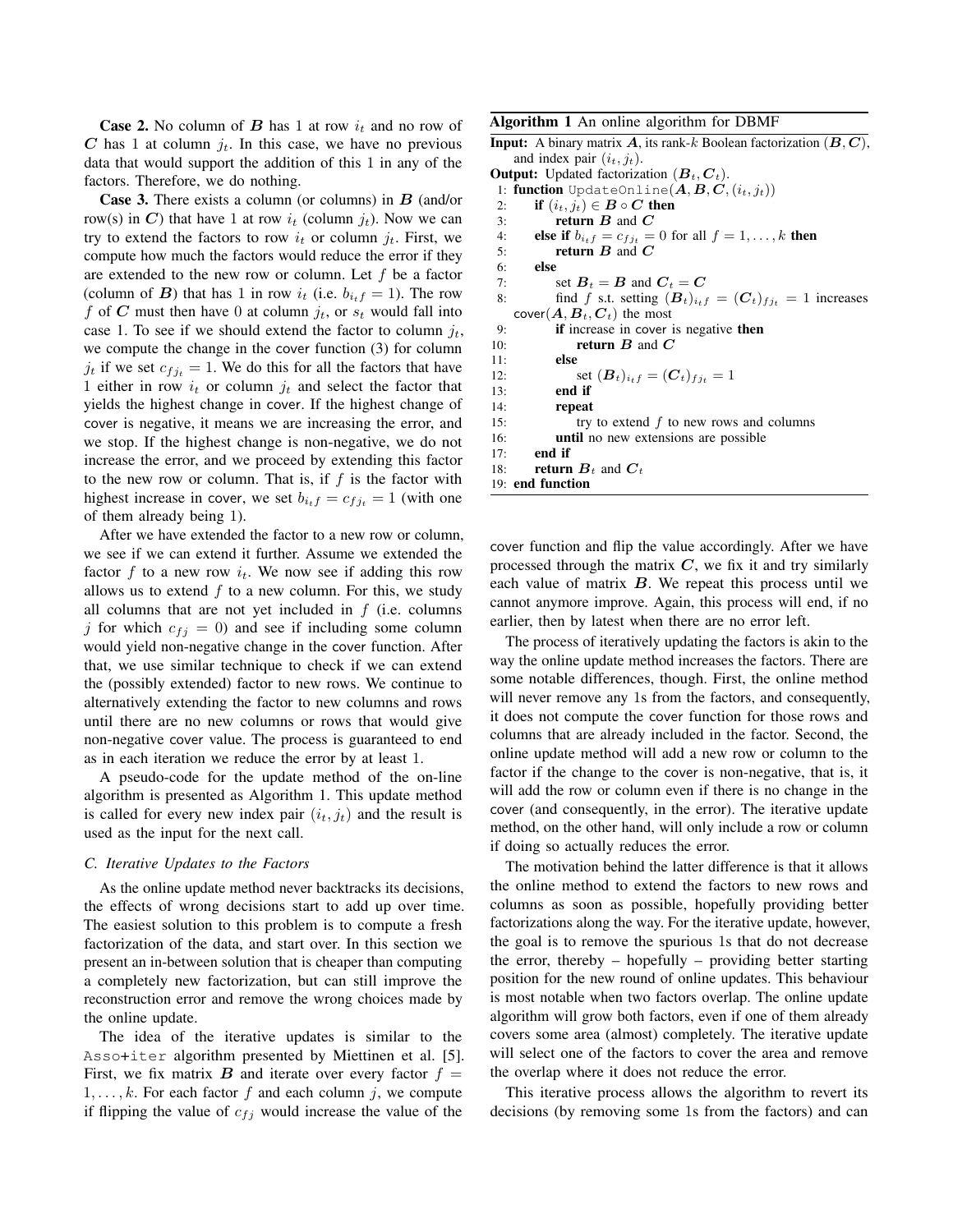yield to significant decrease in error. But it is also an expensive operation, limiting its usability. To balance the (possible) improvements in the error and the increase in computation time, we let the user to define the frequency of the iterative updates. For example, the user could decide that the iterative update procedure should be run after every 10 000 additions.

### *D. Implementation Details and Time Complexity*

There are some implementation details that greatly affect the (practical) time and space complexity of the algorithm. The first is how the matrices are stored. Most (or all) real-world applications to DBMF use very sparse data, so the matrices (data and factor) should be stored using some sparse representation. But due to the nature of the dynamic algorithms, all matrices will be changed during the computation, and the sparse representation should make the updates reasonably effective. For our implementation, we selected a hybrid of list-of-lists and dictionary-of-keys: each column is represented by a set of indices, and the sets are stored in a list. The sets of indices can be implement using standard techniques, for example, cuckoo hashing [10] giving amortized constant addition and deletion times and constant query time. This can be improved even further if one allows for some probability of false 1s by using Bloom filters<sup>1</sup> (see e.g. [11]).

Assuming we store the product  $B \circ C$ , we can check case 1 of the online update method in constant time and case 2 in time  $O(k)$ . Computing the change in the cover function if factor  $f$  is extended to a new column takes time  $O(|b_f|)$ , the number of nonzero entries on the fth column of B (again assuming we store  $B \circ C$ ). Thus, in the worst case finding the factor that increases cover most takes  $O\left(\sum_{f=1}^k \max(|\bm{b}_f|, \left|(\bm{c}^T)_f\right|)\right) = O(|\bm{B}| + |\bm{C}|)$  time.

Extending the factors can be very costly, though. For  $n$ -by-m data matrix, computing the cover values for factor f and each data column can take  $O(m | \boldsymbol{b}_f|)$  time. As this computation might need to be done after (almost) each addition, and for rows too, we need to find a way to make it faster. To that end, we do some more clever bookkeeping. When initializing the algorithm, we compute and store the cover values for each factor and each row and column of the data not included in the factor. Along these values, we store the timestamp when we computed the value and we order them in decreasing order by the cover value.

At each time step (addition), the cover value can change by at most 1. Thus, when searching for the columns or rows to extend the factor, we traverse this list of pre-computed cover values, starting from the largest one. If  $c$  is the value stored and  $\Delta t$  is the difference in time between when the value was computed and the current time, we consider this column (or row) only if  $c + \Delta t \geq 0$ . If the condition holds, we compute the actual cover value: if it is non-negative, the column (or row) is added into the factor; if it is negative, the value along with the updated timestamp is put back to the list. After we see the first column (or row) for which  $c + \Delta t < 0$ , we know that no more columns (rows) can have non-negative cover value. After the first iteration, the list is kept sorted by  $c + \Delta t$ .

At first glance it might look like keeping the list sorted is going to be very expensive  $(O(m \log m))$  for columns). Note, however, that we only need to move the elements for which we re-compute the cover. As moving these elements in a pre-ordered list is (in practice) much faster than  $O(m)$  (they rarely move to the very end of the list), this bookkeeping actually saves us considerable time.

Iteratively updating the factors is more expensive operation, as stated earlier. For fixed  $B$ , the time complexity to update C is  $O(m |B|)$ . We cannot use the pre-computed cover values, as removing 1s from the factors breaks the bound for maximum change. Rather, we have to re-compute the values for each row and each column and each factor. After the iterative update ends, we store these values as new precomputed values, to be used by the online update method.

### *E. Changing the Rank*

The final question is, what to do if we want to change the rank of the factorization during the updates. This has many problems: when to change the rank; if new factor is added, which rows and columns should be included; if a factor is removed, what to do with the ones only that factor covered; and so on.

For choosing when to change the rank we could use the minimum description length principle: we should increase the rank if doing so decreases the encoding length of the data, and if reducing the rank decreases the encoding length, we should do that instead. The problem is that before we know how the encoding length changes, we must know how to add or remove a factor – something that can easily become a very slow process. Therefore we do not consider changing the rank in this paper. If that is needed, it should be done when a new factorization is computed from the scratch.

#### IV. EXPERIMENTAL EVALUATION

We tested our algorithm using both synthetic and realworld data. Before going to the results, we present the algorithms and error measures we used in the experiments.

### *A. Algorithms and Error Measures*

The main algorithm was the same online update algorithm for each test. In some tests, we used the iterative updated to the factors. In addition, we varied the algorithm used to compute the initial factorization. We used four methods and named the different variants based on the

<sup>&</sup>lt;sup>1</sup>We can use Bloom filters as the online algorithm never removes any 1s from the factors. The iterative update might remove 1s, but it can re-build the Bloom filter after the updates.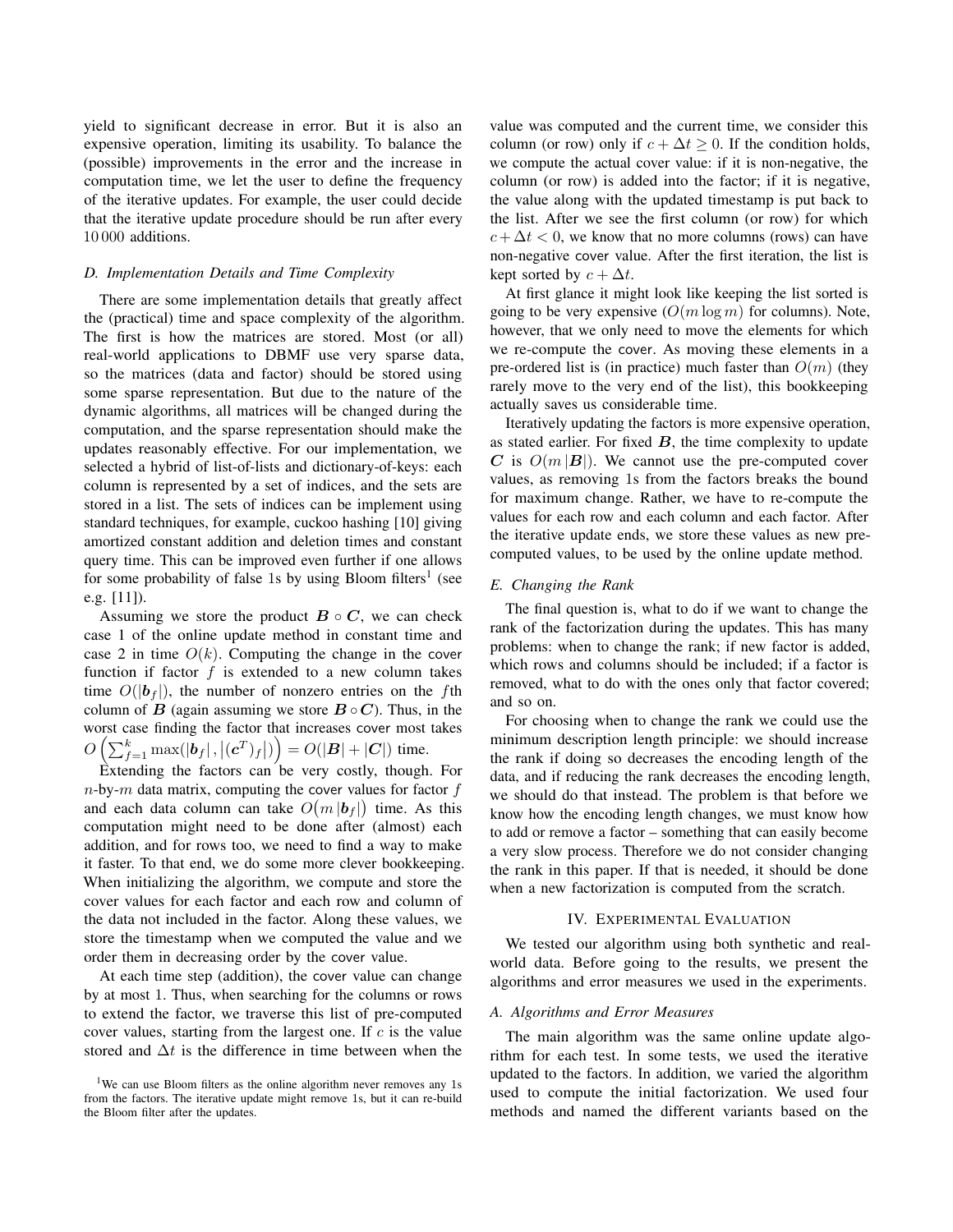initialization algorithm. Asso and Panda use the respective algorithms for initialization. For Asso, the rank was fixed and the algorithm selected the best  $\tau$  among the given possibilities  $({0.3, 0.5, 0.7, 0.9}$  for synthetic data and  $\{0.1, 0.2, 0.3, \ldots, 0.9\}$  for real-world data). For Panda, we used the same maximum rank as with Asso, but the algorithm can return smaller ranks. With synthetic data we also used method called Opt that initialized the algorithm using the actual factors used to create the data. The purpose of this method was to remove the effects of bad initial selection. With real-world data we used also the MDL algorithm; this algorithm selected both the rank and  $\tau$ , and could return higher-rank factorizations than the other methods.

The motivation behind using both Panda and MDL was that both methods are supposed to combat overfitting. As overfitting can seriously harm the online update method (as it cannot remove the extra 1s introduced in the initialization) we wanted to see if either of these methods could provide better initial solutions than the Asso. It should be noted, however, that as these methods do not (directly) aim at minimizing the error, they can provide initial solutions with very high error; it is only after a number of additions we can say whether the initial solutions were good or bad.

To measure the quality of the factorizations we used the simple *reconstruction error* (2) at the end of the input sequence. In addition, we also computed the *relative error*: if  $e_i$  is the error caused by the initialization,  $e_f$  is the final error, and  $|s|$  the length of the input sequence, the relative error is defined as  $(e_f - e_i)/|\mathbf{s}|$ . That is, the relative error explains how much error we do, on average, per each addition.

We also computed the offline factorization, that is, the factorization of the data after the full sequence of additions has been applied. With Asso algorithm, we used this to compute the *empirical competitive factor*: the reconstruction error of the dynamic method divided by the reconstruction error of the off-line method. Note that we cannot compute the true competitive factor as even the offline version of the problem is NP-hard.

Finally, it is worth noting that the problem setting in this paper differs from those typical in machine learning, as the goal here is not to predict but to adapt. Therefore, we cannot use separate testing data to assess the quality of our algorithm.

For Asso, MDL, and Panda, we used the implementations freely available from the authors of [5], [7], [8], and [6], respectively. The online update algorithm and the iterative factor update algorithm were implemented using Matlab and Python and the source code together with the synthetic data generators is freely available for research purposes.<sup>2</sup>

## *B. Synthetic Data*

The purpose of the synthetic experiments is to test the effects various data characteristics have on the algorithms in a controlled manner. We studied three characteristics: the Boolean rank of the factorization, the density of the data, and the amount of data revealed at the initialization phase. All synthetic matrices were 500-by-700 and for each data point, we generated 10 random binary matrices with identical parameters. In figures, we report the mean over these 10 matrices as well as the standard deviation. The rank parameter was set to the correct rank of the synthetic data. The iterative updates, if used, were done after each 1 000 additions.

*1) Rank:* The rank of the matrices varied from 5 to 25 in steps of 5. The data was generated so that the expected density of the data matrix was  $10\%$ . The results are in Figures  $1(a)$ (absolute reconstruction error) and 2(a) (relative error).

The first thing to note from Figure  $1(a)$  is that  $Opt$  and Asso+iter are perfect, and Panda+iter is very close of being perfect. Asso with only online updates performs quite well, too, being ever so slightly worse than off-line Asso. Initializing with Panda without using the iterative updates is considerably worse, and the offline Panda is the worst, which is no surprise, given that it does not try to minimize the error itself. On the relative error, Panda+iter obtains the best improvement (with  $k = 25$ , each addition results on average an improvement of 15 in the error). Such high numbers are explained by the very high starting error, and also the online Panda obtains good relative error. Finally, it should be noted that any relative error below 0 should be considered very good, as it shows that the dynamic method is able to reduce the error compared to the initialization.

*2) Density:* When we vary the density of the data, from  $1\%$  to  $30\%$  (Figures 1(b) and 2(b)), we can observe very similar behaviour as with varying the rank. Indeed, the most notable difference is that increasing the density has a notable effect on the Panda's reconstruction error (both offline and online without iterative updates), but almost no effect to the rest of the tested methods.

*3) Sequence length:* The results with the varying input sequence length (Figures 1(c) and  $2(c)$ ) mirror the other results: methods initialized with Asso obtain very good results, while Panda without iterative updates yields much higher absolute error and much smaller relative error. And again initialization with Panda and using the iterative updates gives perfect results.

*4) Conclusions:* The synthetic experiments suggest that the methods initialized with Asso or using the iterative updates are very robust to different data characteristics. The poor performance of offline Panda is to be expected as it does not try to minimize the reconstruction error, but the alsopoor performance of Panda-initialized online update method was more surprising. Given the considerably improved results when the iterative updates are used, we assume that the initial factorization provided by Panda is not very suitable for online updates.

<sup>2</sup>http://www.mpi-inf.mpg.de/∼pmiettin/dbmf/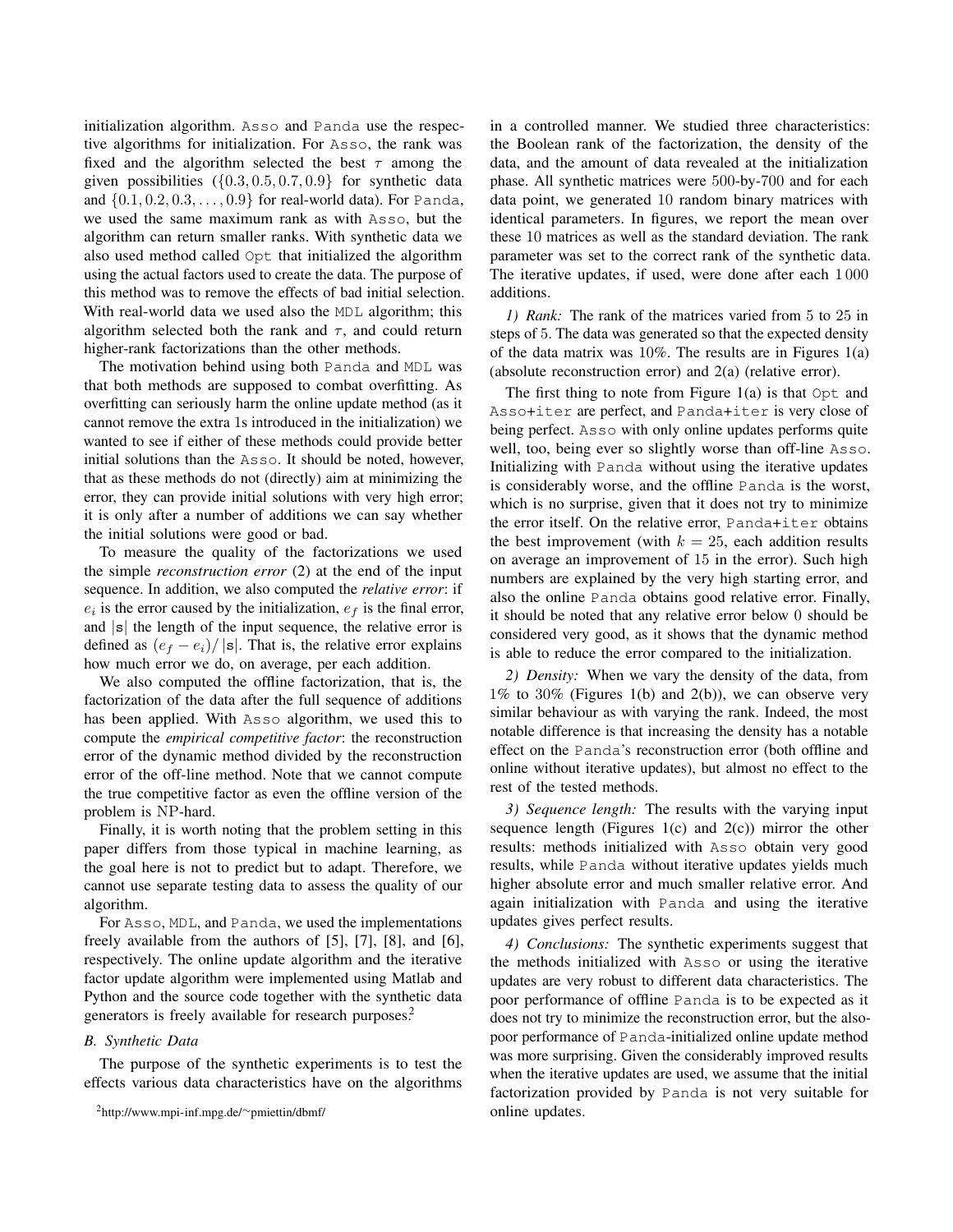

Figure 1. Results for synthetic data using absolute errors. (a) Using different rank  $k$ . (b) Using different data density. (c) Using different length of on-line sequence. Solid line represent the online algorithm; dashed line represents the online algorithm with iterated updates; dashed-and-dotted line shows the results with the offline algorithm. The markers show the mean over ten random samples and the width of the error bars is twice the standard deviation.



Figure 2. Results for synthetic data using relative errors. (a) Using different rank  $k$ . (b) Using different data density. (c) Using different length of on-line sequence. Solid line represent the online algorithm; dashed line represents the online algorithm with iterated updates; dashed-and-dotted line shows the results with the offline algorithm. The markers show the mean over ten random samples and the width of the error bars is twice the standard deviation.

## *C. Real-World Data*

*1) Data Sets:* For real-world experiments, we used three timestamped data sets from the HetRec 2011 collection.<sup>3</sup>

I. The <code>Delicious</code> data $^4$  contains information about which bookmarks users have tagged. As each user can tag a bookmark with multiple tags, we only considered the first tag each user gave to each bookmark. After removing all bookmarks with less than five tags and all users with less than 3 bookmarks tagged, we were left with a 1053-by-1203 binary matrix with 7 717 ones (density 0.6%).

II. The LastFM data<sup>5</sup> contains information about which artist which user has tagged. We again removed repeated tags and artists with less than five tags and users with less than five tagged artists. This left us with a 1348-by-3708 binary matrix with 53 676 ones (density 1%).

 $\,$  III. The <code>Movielens</code> data $^6$  contains information about

which user has rated which movie. We removed movies with less than ten reviews and users with less than five movies reviewed to get a 2113-by-6829 matrix with 841 910 ones (density 5.8%).

We generated three variations of each of these three data sets. As each of the items (ones) in the data sets comes with a timestamp, we ordered them by time and generated the three variations by retaining  $1/3$ ,  $1/2$ , and  $2/3$  of the ones in the initial data matrix. The rest were put into the input sequence.

When iterative update of factors was used, it was triggered after every 1 000 (for Delicious), 10 000 (for LastFM), or 100 000 (for Movielens) additions.

*2) Behaviour of the Error over Time:* We start by examining how the reconstruction error behaves as we add more and more ones to the data. For this, we report the results with Movielens data and  $2/3$  of the ones in the initial matrix using Asso as the initialization method and updating the factors iteratively after every 100 000 additions. The results can be seen in Figure 3.

<sup>3</sup>http://www.grouplens.org/node/462

<sup>4</sup>http://www.delicious.com

<sup>5</sup>http://www.lastfm.com

<sup>6</sup>www.grouplens.org, www.imdb.com, and http://www.rottentomatoes.com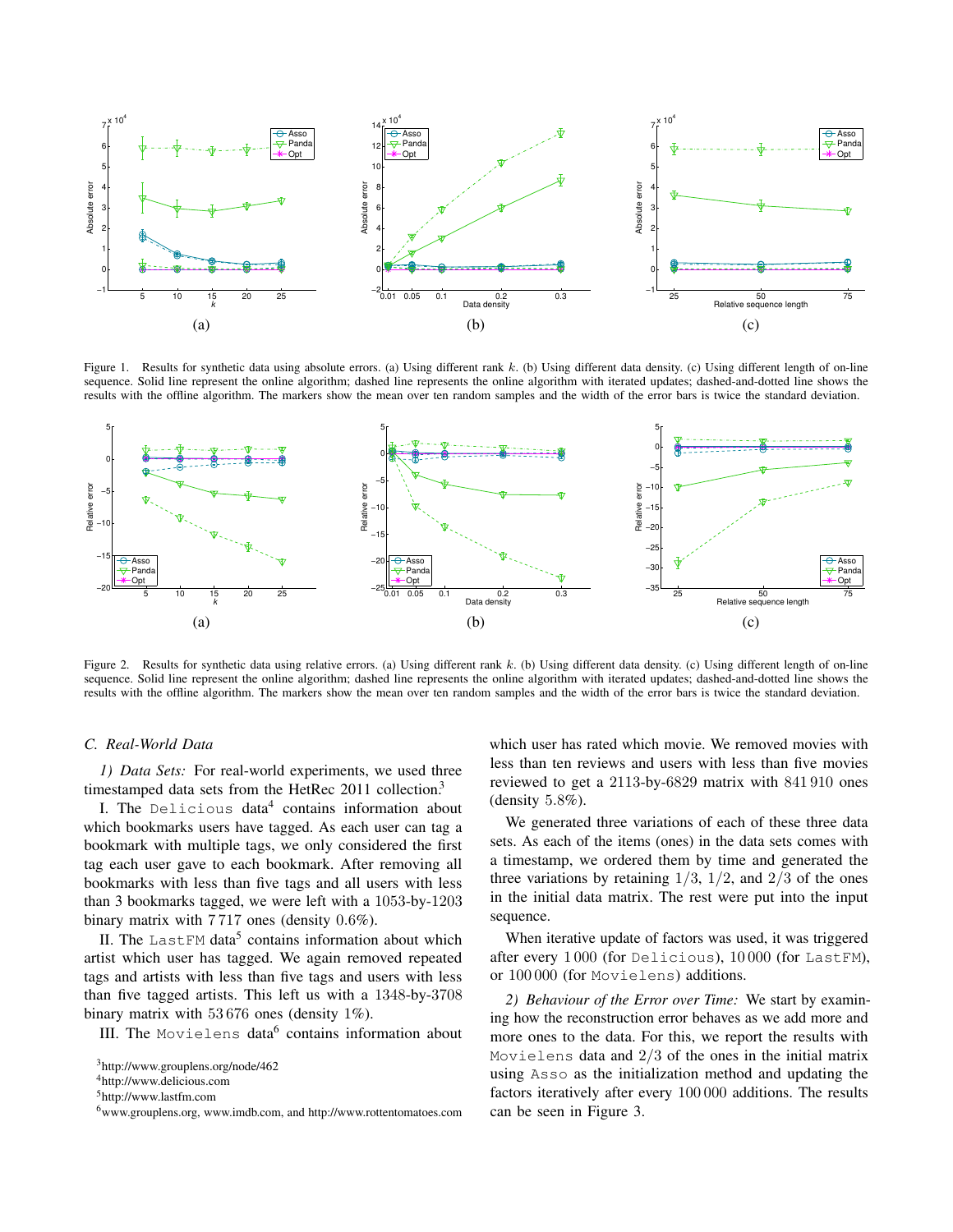

Figure 3. The behaviour of the error in each iteration for Movielens data with 2/3 of the data given initially. The algorithm used is Asso with iterative updates in every 100 000 additions. The dashed line gives the reference where every addition adds one more error.

During the first 100 000 additions, the algorithm adds very moderate amounts of error per added 1. The first iterative update of the factors yields in great reduction of the error, pushing it below the initial level. After that, however, the error curve becomes steeper, although the gradient is still less than 1 (the dashed red line shows a line with gradient 1). The subsequent iterative updates give only small improvements on the overall error.

It seems obvious that during the first 100 000 additions the initial factorization was generalizing rather well. The first iterative update seems to have destroyed some of this generalization, but at the same time it removed all the error caused by the first 100 000 additions, and more. This shows that while the iterative updates can provide a major improvement on the reconstruction error, they should not be computed too often.

*3) Numerical Results:* The main body of the results with the real-world data is gathered in Tables I, II, and III. Table I gives the absolute reconstruction error, Table II gives the relative error<sup>7</sup>, and Table III gives the empirical competitive ratio for the Asso.

The first thing to note from Table I is that the errors (mainly) behave as expected: the more there is data in the initialization matrix (and the shorter the input sequence), the smaller the reconstruction error, and using the iterative updates always improves the results, sometimes substantially, sometimes not so. The first exception to this rule is MDL which, with Delicious and Movielens data, has smallest reconstruction error with half of the data in initialization. This is explained by the fact that the rank MDL uses varies from data version to data version. In these case, the data with small reconstruction error is also the data with high rank. More interestingly, with Movielens data, online Asso and Asso+iter are better than the offline Asso (the same holds true for Panda, too, but again, Panda aims at

Table I RESULTS FOR REAL-WOLD DATA SETS, ABSOLUTE ERROR. '+ITER' MEANS THAT ITERATIVE UPDATES WERE USED WITH THE DBMF ALGORITHM AND THE INITIALIZATION WAS THE SAME AS IN THE LINE ABOVE.

|      |           | Fraction of 1s given |        |        |        |  |
|------|-----------|----------------------|--------|--------|--------|--|
| Data | Algorithm | 1/3                  | 1/2    | 2/3    | All    |  |
| I    | Asso      | 7201                 | 7115   | 7068   | 6935   |  |
|      | +iter     | 7133                 | 7060   | 7028   |        |  |
|      | MDT.      | 7629                 | 7420   | 7545   | 7629   |  |
|      | +iter     | 7583                 | 7376   | 7514   |        |  |
|      | Panda     | 7717                 | 7717   | 7717   | 7717   |  |
|      | +iter     | 7717                 | 7717   | 7717   |        |  |
| П    | Asso      | 45383                | 44264  | 43267  | 42004  |  |
|      | +iter     | 44613                | 43885  | 43258  |        |  |
|      | MDT.      | 31433                | 26170  | 17741  | 14014  |  |
|      | +iter     | 26355                | 22135  | 15926  |        |  |
|      | Panda     | 51331                | 51897  | 51509  | 51599  |  |
|      | +iter     | 48858                | 50755  | 50280  |        |  |
| Ш    | Asso      | 678482               | 672673 | 675565 | 682877 |  |
|      | +iter     | 658573               | 647866 | 646691 |        |  |
|      | MDT.      | 416735               | 329884 | 675846 | 670310 |  |
|      | +iter     |                      |        | 631218 |        |  |
|      | Panda     | 684139               | 690042 | 699955 | 717325 |  |
|      | +iter     | 643362               | 643192 | 643811 |        |  |

minimizing different error). This means that we can obtain better reconstruction error by using the online algorithm than what we can by using the offline algorithm!

In absolute terms, MDL+iter obtains the smallest reconstruction error; a testament to the power of selecting the rank using the minimum description length principle.

Considering the relative errors in Table II, we see that with the small-and-sparse Delicious the relative error with all methods is almost 1, i.e. every added 1 adds almost one more error on average. The results are better with LastFM, especially for MDL+iter. With the largest and densest data set, Movielens, all methods are producing rather good relative error. Perhaps the (relatively) higher density allows the initial factorizations to find good structures that generalize.

The final table, Table III, gives the empirical competitive factor for the Asso-initialized methods. Overall, we see that the dynamic methods are very competitive with the offline method, being even better with Movielens data.

*4) Scalability:* Table IV shows the computation time (in seconds) for computing the updates for the full sequence (excluding the time used for the initialization) and the time for computing the factorization for the full matrix.

As we can see, computing the factorization of the full matrix always takes longer than computing the online update for the full sequence, but doing the iterative updates causes a severe hit on the speed and scalability. On the other hand, if one would compute the full factorization for each update, the resulting time would be much larger than any of the reported times.

<sup>7</sup>The results with MDL+iter on Movielens data did not finish in reasonable time due to the extensive number of factors used by MDL.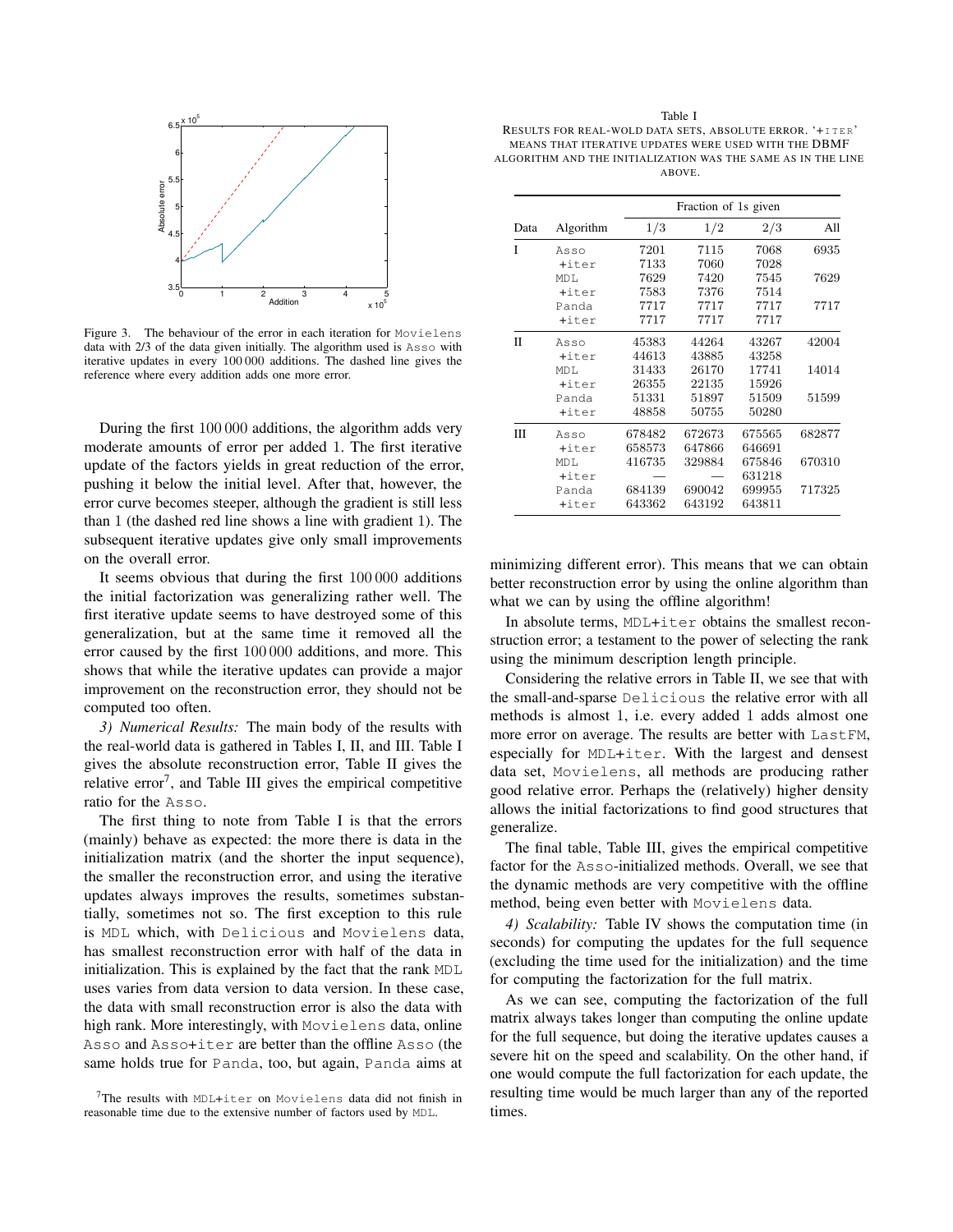#### Table II

RESULTS FOR REAL-WOLD DATA SETS, RELATIVE ERROR. '+ITER' MEANS THAT ITERATIVE UPDATES WERE USED WITH THE DBMF ALGORITHM AND THE INITIALIZATION WAS THE SAME AS IN THE LINE ABOVE.

|      |           | Fraction of 1s given |        |        |  |
|------|-----------|----------------------|--------|--------|--|
| Data | Algorithm | 1/3                  | 1/2    | 2/3    |  |
| I    | Asso      | 0.9821               | 0.9733 | 0.9631 |  |
|      | +iter     | 0.9689               | 0.9590 | 0.9475 |  |
|      | MDT.      | 0.9994               | 0.9876 | 0.9969 |  |
|      | +iter     | 0.9905               | 0.9762 | 0.9848 |  |
|      | Panda     | 0.9994               | 1.0000 | 1.0000 |  |
|      | +iter     | 0.9994               | 1.0000 | 1.0000 |  |
| П    | Asso      | 0.9613               | 0.9721 | 0.9591 |  |
|      | +iter     | 0.9397               | 0.9579 | 0.9586 |  |
|      | MDL       | 0.8160               | 0.8143 | 0.6431 |  |
|      | +iter     | 0.6741               | 0.6640 | 0.5416 |  |
|      | Panda     | 0.9662               | 0.9719 | 0.9568 |  |
|      | +iter     | 0.8971               | 0.9293 | 0.8881 |  |
| Ш    | Asso      | 0.8170               | 0.8020 | 0.7985 |  |
|      | +iter     | 0.7816               | 0.7431 | 0.6957 |  |
|      | MDT.      | 0.6716               | 0.6284 | 0.7753 |  |
|      | +iter     |                      |        | 0.6163 |  |
|      | Panda     | 0.7931               | 0.7897 | 0.7860 |  |
|      | +iter     | 0.7204               | 0.6784 | 0.5859 |  |

#### Table III RESULTS FOR REAL-WOLD DATA SETS, AS SO AND EMPIRICAL COMPETITIVE FACTOR. '+I T E R' MEANS THAT ITERATIVE UPDATES WERE USED WITH THE DBMF ALGORITHM AND THE INITIALIZATION

WAS THE SAME AS IN THE LINE ABOVE.

|      |           | Fraction of 1s given |        |        |  |
|------|-----------|----------------------|--------|--------|--|
| Data | Algorithm | 1/3                  | 1/2    | 2/3    |  |
|      | Asso      | 1.0384               | 1.0260 | 1.0192 |  |
|      | +iter     | 1.0286               | 1.0180 | 1.0134 |  |
| П    | Asso      | 1.0804               | 1.0538 | 1.0301 |  |
|      | +iter     | 1.0621               | 1.0448 | 1.0299 |  |
| ш    | Asso      | 0.9936               | 0.9851 | 0.9893 |  |
|      | +iter     | 0.9644               | 0.9487 | 0.9470 |  |

#### Table IV TIMING RESULTS (IN SECONDS) FOR LASTFM AND MOVIELENS WITH ASSO INITIALIZATION. '+ITER' MEANS THAT ITERATIVE UPDATES WERE USED WITH THE DBMF ALGORITHM AND THE INITIALIZATION WAS THE SAME AS IN THE LINE ABOVE.

| Data |               | Fraction of 1s given |               |               |      |
|------|---------------|----------------------|---------------|---------------|------|
|      | Algorithm     | 1/3                  | 1/2           | 2/3           | All  |
| Н    | Asso<br>+iter | 47<br>1610           | 24<br>805     | 39<br>1387    | 225  |
| Ш    | Asso<br>+iter | 5683<br>62815        | 3868<br>66638 | 1954<br>65842 | 5818 |

*5) Conclusions:* Overall, the results with real-world data are very good. The absolute reconstruction errors might look high, but compared to the error caused by the offline method – the only reasonable comparison point – they are very competitive. That an online method is better than the comparable offline method is rather surprising, but as we have seen, with the heuristics involved here, it is the case. Furthermore, computing the online addition (excluding the initialization) is actually faster than computing the factorization of the full matrix.

### V. RELATED WORK

Boolean matrix factorizations have gained interest in data mining community during the past few years. The use of Boolean matrix factorizations in data mining was proposed in [5], although related concepts, such as tiles and formal concepts, were studied much earlier. *Tiling* a database [12] refers to the task of covering all 1s of a binary matrix using few<sup>8</sup> itemsets. The Boolean matrix factorization can be seen as a generalization of this task, each rank-1 binary matrix defining a 'tile'. The difference is that tiling does not allow any 0s to be represented as 1s, whereas the Boolean matrix factorization allows this type of errors. Before that, Boolean matrix factorizations were mostly studied by combinatorics; see [3] and references therein. For some applications and variations of Boolean matrix factorizations, see [1].

Boolean matrix factorization is not the only type of matrix factorization dealing with binary matrices. Methods using normal algebra [13] or probabilistic modeling [14], [15], for example, have been proposed. The characteristics and behaviour of such methods are very different to Boolean matrix factorization, though.

Extending a matrix factorization is a common problem in Information Retrieval (IR) when latent factor models, such as Latent Semantic Indexing [16], are used. These models represent the given corpus as a (non-negative) matrix, and apply a factorization on it. When a new document arrives to the corpus, it has to be *fold in*. The folding-in is performed by projecting the document vector into the lower-dimensional latent factor space (e.g. by multiplying it with the inverse of one of the factor matrices). As noted earlier, this folding-in is an NP-hard problem with the Boolean matrix factorization.

Recently Saha and Sindhwani [17] proposed an algorithm for dynamic non-negative matrix factorization. Their method, as most of those in IR, allows adding new rows and columns (typically, terms and documents), but not changing the already-observed values. This restriction makes sense in the framework of IR, as the contents of the documents rarely gets changed. Our setup, however, asks specifically for handling the changes in the already-factored part of the matrix.

<sup>8</sup>When the goal is to cover all 1s and minimize the number of tiles, it is equivalent to computing the Boolean rank [2]; when the number of tiles is given and the goal is to minimize the number of uncovered 1s, the problem is more akin to standard Boolean matrix factorization.